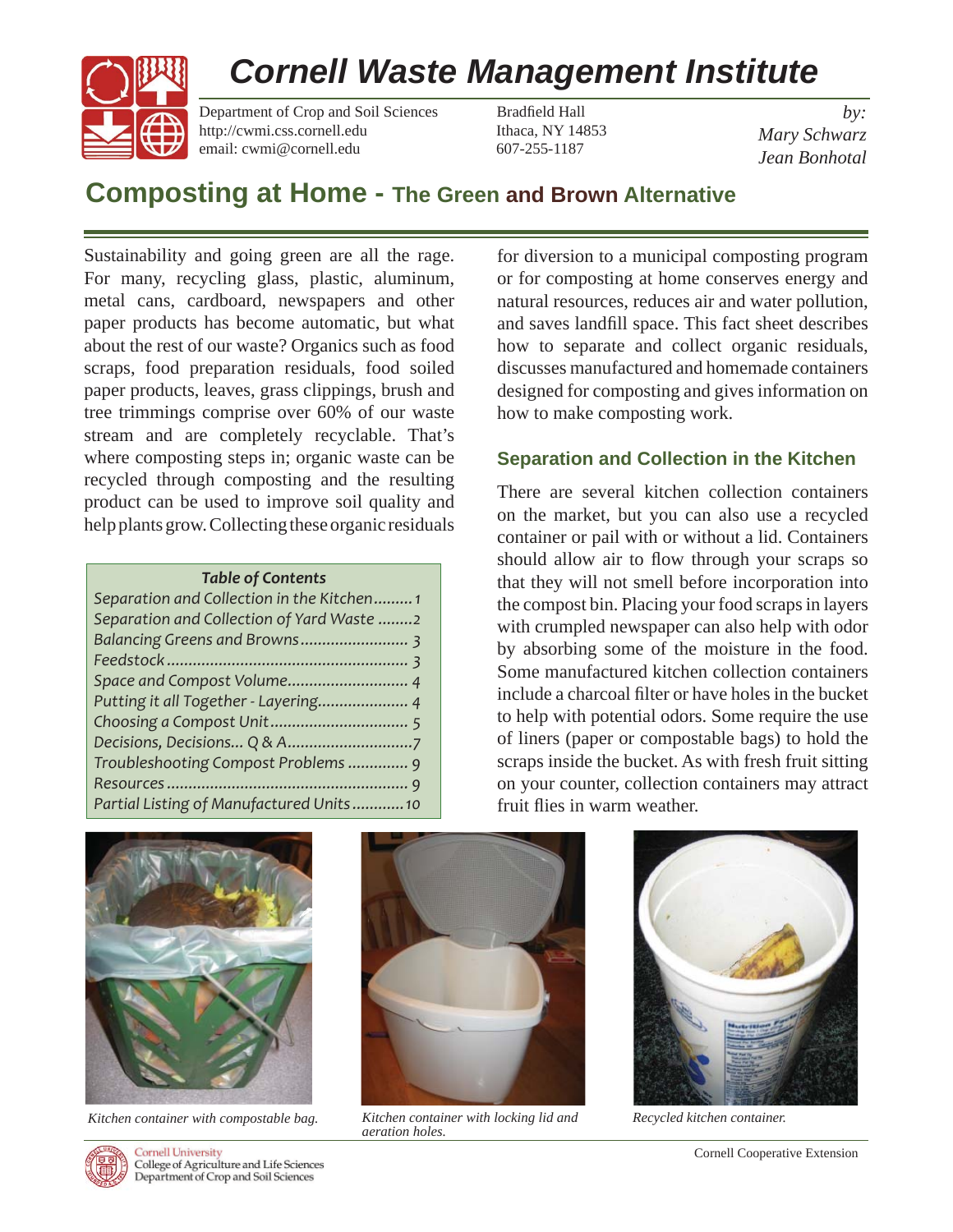

*Example signage for home separation.*

Any food preparation or post plate material, spoiled food, napkins, and degradable serviceware can be composted. Milk and meat products are not generally added to home compost piles, but can be composted by municipalities collecting organics because they compost greater volumes of residuals and reach proper temperatures. Signage can help while learning what to put into the containers and where many people use a shared kitchen.

In a municipal program, the municipality may provide containers for use in your kitchen that would be emptied into a larger container for curbside pickup. Some containers may be targeted to collect both yard waste and food scraps. This is a good way to collect as you can layer carbon and nitrogen right in the container. Whenever you layer wet with dry material there will be little odor, and the municipality may be able to reduce collection frequency. If this is the scenario, stockpile some carbon material for winter food collection as food will smell if not layered with carbon (see sidebar "Stockpile Browns" page 5).

# **Separation and Collection of Yard Waste**

Yard waste includes leaves, evergreen needles, sticks, brush, grass clippings and garden cleanout. If at all possible, compost your yard waste in your back yard or a multi-family (communal) compost unit. With multi-family units, directions and good signage lead to success. Keeping and composting residuals at home is the most sustainable option and provides a great soil amendment. If that is not

possible, check with your municipality to see if they pick-up or if you need to deliver yard waste to their site. Large branches, logs and stumps are collected curbside in some communities. In others, you need to convey these materials to a transfer station for management. Depending on your municipality, containment may be required in plastic, paper or reusable containers. Some municipalities require leaf and yard waste to be left loose at the curbside.

### **Collection containers for yard waste include:**

 **Plastic bags:** These are made of petroleum products and provide good containment but may cause contamination at the compost facility. It is difficult to debag leaves effectively without a lot of labor and it can be nasty work.

 **C o m p o s t a b l e plastic bags:** These bags are designed to be incorporated into compost windrows with the yard waste and no debagging should be necessary. These bags tend to be



more expensive than the the petroleum-based bags but may save in labor. *Compostable plastic bags.*

 **Paper bags:** Paper leaf bags can be a good choice since they have a base that allows them to stand up while loading, and can be incorporated into the compost along with the leaves which avoids the debagging process. However, they can be more expensive to purchase.



*Paper leaf bags.*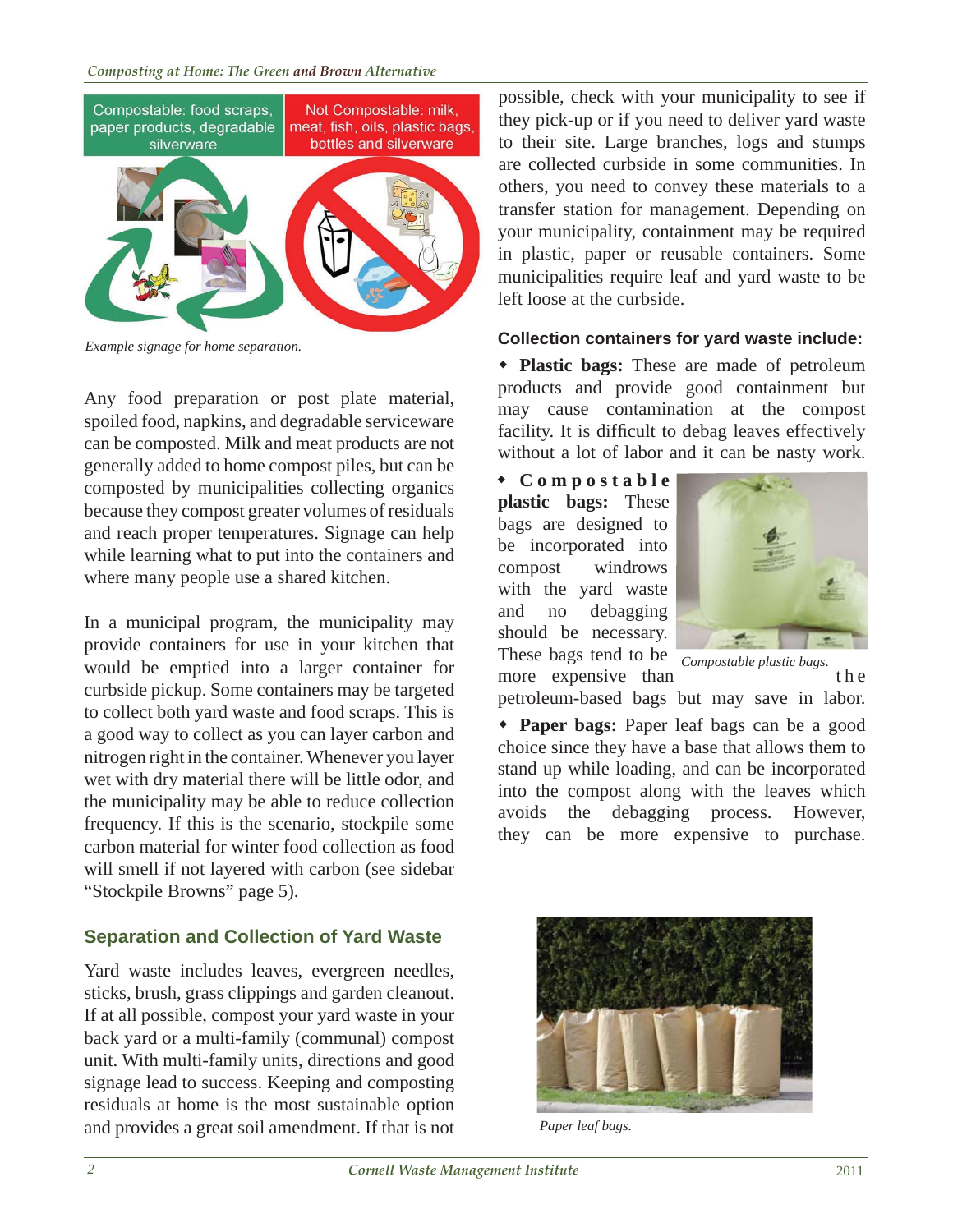

*Reusable curbside collection containers.*

 **Reusable containers:** These are generally made of durable plastic or metal with a large capacity and are intended to be used for mixed organics. Feedstock should always be layered in these containers, otherwise you will have a smelly mess and the container will need frequent cleaning.

 **No containment:** Just rake them to the curb! Some municipalities may want leaf and yard waste to be left at curbside with no containment at all. This generally has to do with the type of collection equipment they use.



*Loose leaves curbside .*

# **Balancing Greens and Browns**

Composting comes in all shapes and sizes, can take intensive management or can be as simple as you want it to be. Sometimes, composting gets a bad rap…"It smells, attracts critters, looks messy". If that describes your compost or composting experience, read on:

The process of composting is not just separating and placing all of your food scraps in a heap. The old adage "compost happens" is certainly true, but you can help it happen smoothly by remembering who is actually doing the work in your compost pile. Millions of micro- and macro-organisms are the work force. To process organics into compost, the workers need food, air and moisture. For the organisms to be productive, the system has to be in balance. This is not hard; it just takes some forethought and good management techniques. To compost

effectively, you need the right feedstock in the right proportions and space in which to compost. Then, by following a few general procedures, you can easily recycle your food scraps and yard trimmings into a valuable soil amendment.

# **Feedstock**

Compost feedstocks are the organic material you put in your compost pile. The best way to describe these feedstocks is by color: *greens* and *browns*.



*Greens,* the nitrogen source, are colorful and wet. They provide nutrients and moisture for the compost workforce.



*Food scraps and grass clippings.*



*Browns,* the carbon source, provide energy, and are also used for absorbing excess moisture and giving structural strength to your pile. They help keep the pile porous, facilitate air-flow and prevent compaction.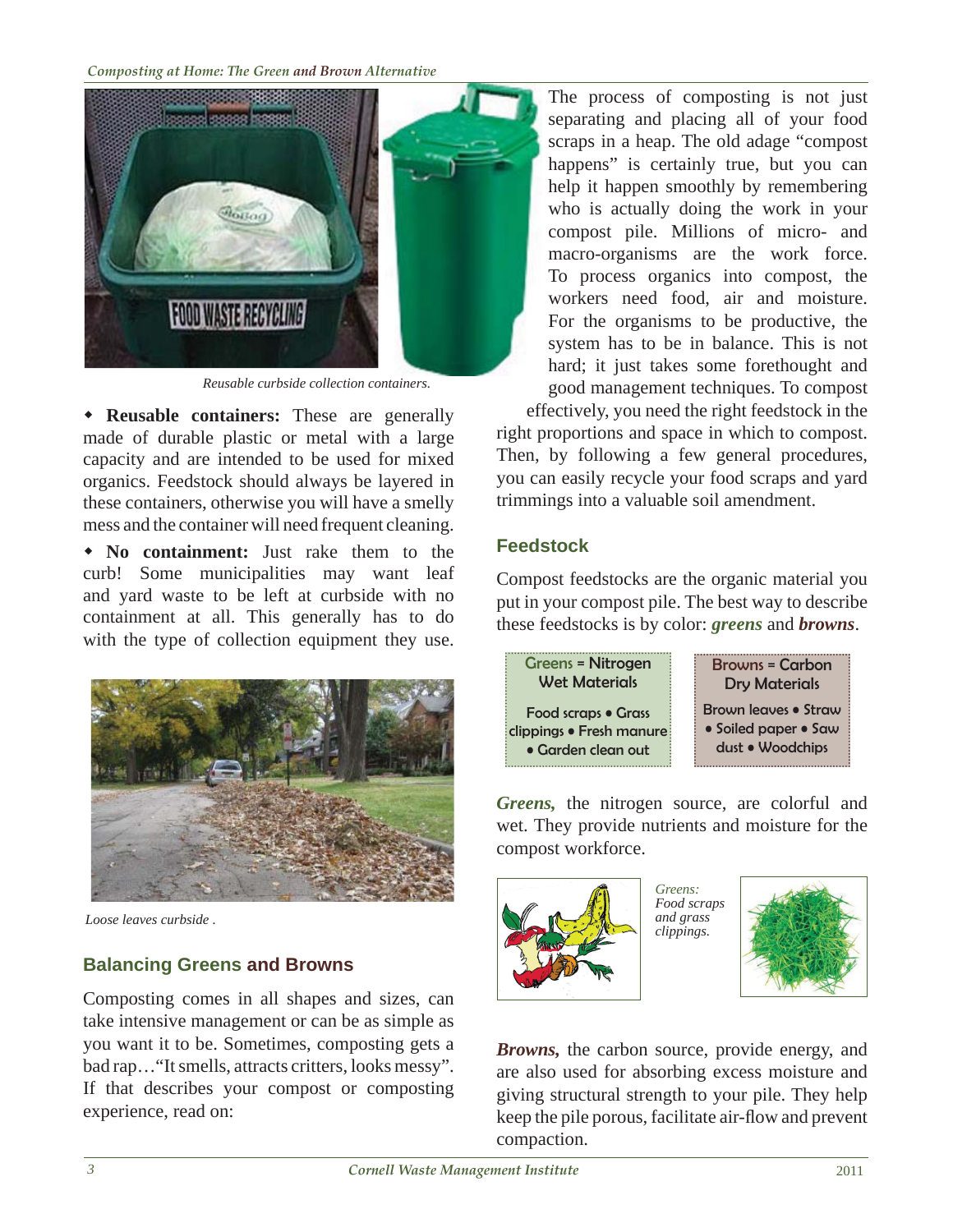

*Browns: Leaves and wood chips.*

# **Space and Compost Volume**

A minimum volume of 1 cubic yard  $(3'x3'x3')$ is required for a pile to become sufficiently selfinsulating to retain heat. Heat will help reduce pathogens and allow the process to occur more quickly. In hot-dry seasons and cold-wet winters larger piles up to 7'x7'x7' will hold the heat longer, regulate moisture and work more effectively. Larger piles will provide the optimal conditions for thermophilic composting, which promotes rapid decomposition and kills weed seeds and disease-causing organisms. However, composting will still occur in smaller piles, it will just take longer to produce a finished product.

Location of the pile can have an effect on the composting process. It should be located in a level, well-drained area. In cool climates, putting it in a sunny spot can help trap solar heat, while shade in warmer climates may keep it from drying out.

Thermophilic composting can be divided into three phases, based on the temperature of the pile:

(1) mesophilic, or moderate-temperature phase (50- 104°F or 10-40°C), which typically lasts for a couple of days;

(2) thermophilic, or high-temperature phase (104-150°F or 40-65°C), which can last from a few days to several months depending on the size of the system and the composition of the ingredients; and

(3) several-month mesophilic curing or maturation phase. Monitoring temperatures can assess the process and help determine whether or not to change the feedstocks, turn the pile, add moisture, or put it aside for curing.

Bins, or some sort of containment can be beneficial. They can be either 3 or 4 sided with a removable front to facilitate turning. One can build containers of scrap wood, pallets, fencing, cinderblock or cement. Metal, wood and molded plastic containers

can be purchased for use as well. The bottom dimensions should be at least 3' x 3', and the sides as tall as is comfortable. Woodchips or pallets can be placed on the ground as a base to help air flow into the bin and through the organic materials. Another way to facilitate or encourage air-flow in the bottom is to crisscross sticks and stalks to a height of 6-8" before adding nitrogen to the bin. Covering the top of the pile with carbon keeps out flies and other pests and serves as a filter for odor.

# **Putting it all Together – Layering**

Layering and choosing the right organic material creates the right environment for compost to "happen". Start with a layer of coarse "browns" in contact with the soil. Make a well or depression in this layer and put the "greens" into the well. Keep the food scraps away from the outside edges of the pile (only brown material should be visible). Cover your "greens" with a generous layer of "browns" so that no food is showing. This will keep insect and animal pests out of the pile and filter any odor. Keep adding layers of greens and browns (like making lasagna). Keep layering the **The Three Phases of Thermophilic Composting** feedstock until the mass reaches a height of 3 to



*Cross-section of layered browns and greens.*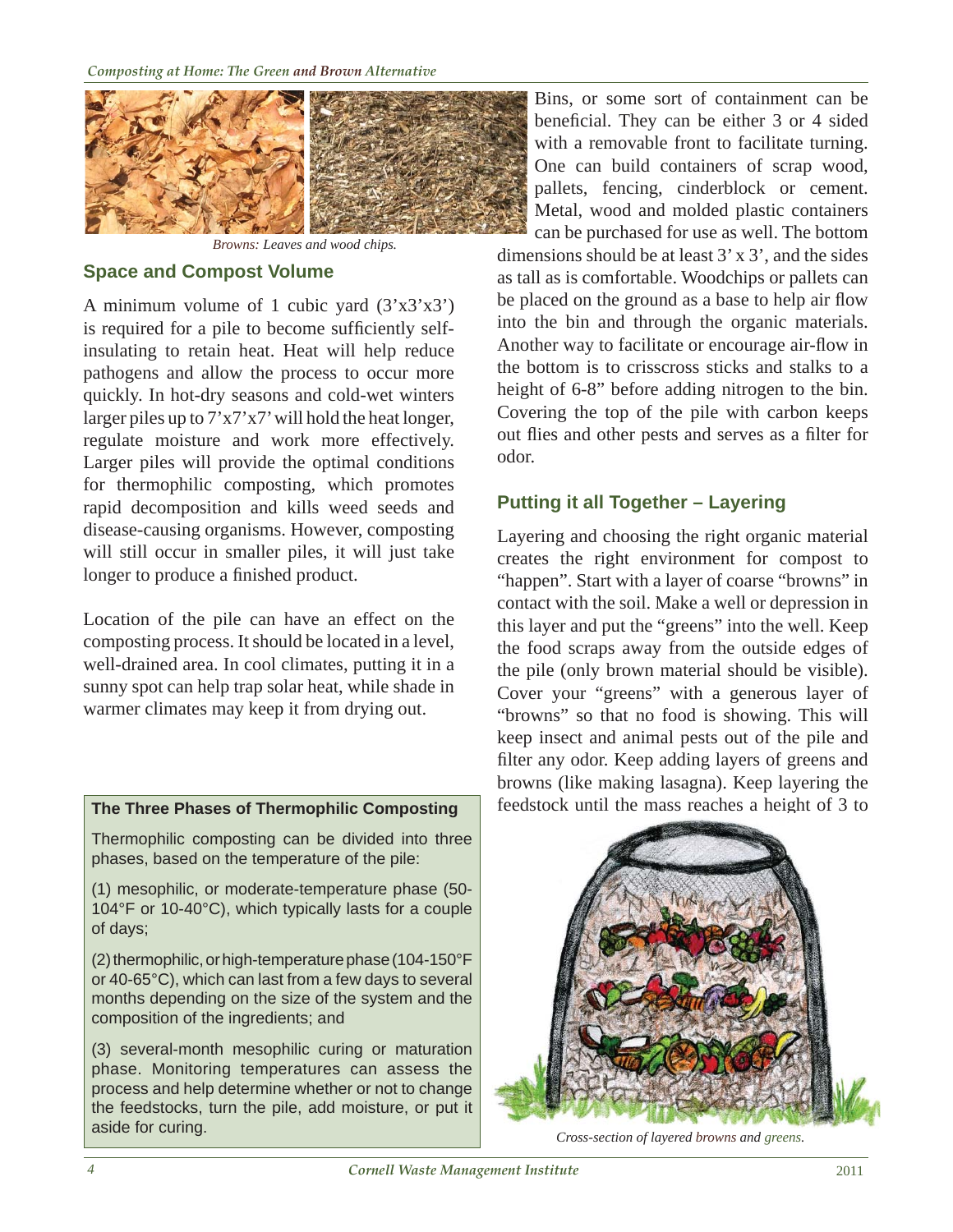### **Stockpile Browns**

Probably the hardest part about home composting is getting enough "brown" material to be able to continue composting your food scraps year-round. Here are some ideas:

1. Rake leaves in the fall, but instead of bagging them and putting them out at the curb, put them in a loose pile up off the ground (on pallets, or wire mesh or inside a shed) and keep them under cover.

2. Trim brush, then cut it or chip it and keep that in a dry place.

3. Collect excess wood shavings/sawdust from a local woodworker or sawmill. However, be careful not to use any from treated or painted wood.

4. Check with your local highway department or electric company and find out where they are cutting and chipping limbs. You may be able to pick up their wood chips, and sometimes they will even drop them off.

5. Purchase or barter straw from a local farmer; they may also have used animal bedding that works well.

6. Paper and cardboard can be part of the mix; it is generally best to shred or tear before adding.

7 feet. As you are building the pile, management choices can be made. If you have time and space and can wait for a usable product (9 to 15 months after building the pile), let it work passively. Passive composting requires less labor but more time. If processing space is limited and you want





a product more quickly, turning will help to speed the process. The pile can be turned with a pitch fork or shovel, which helps to break up material and better homogenize the mass.

# **Choosing a Compost Unit**

So, you've decided to compost! You know all about balancing greens and browns and what residuals you can and cannot compost. Containing compost in a bin helps to keep things neater. You can build your own, or you can purchase one. Using multiple containers or piles is a good management strategy. Fill one bin, then while it is processing and curing, start filling the second. An internet search for "compost bins" brings up 810,000+ results and one for "compost bin plans" will net 155,000+. If you'd like some help sorting

the results out, read on.

# **Types of Composters:**

 **On-ground Compost Units:** These units sit directly on the ground so that worms and other decomposers can come up from the soil to assist in the composting process. Whether homemade or purchased, these types of composters can be used as holding bins or can be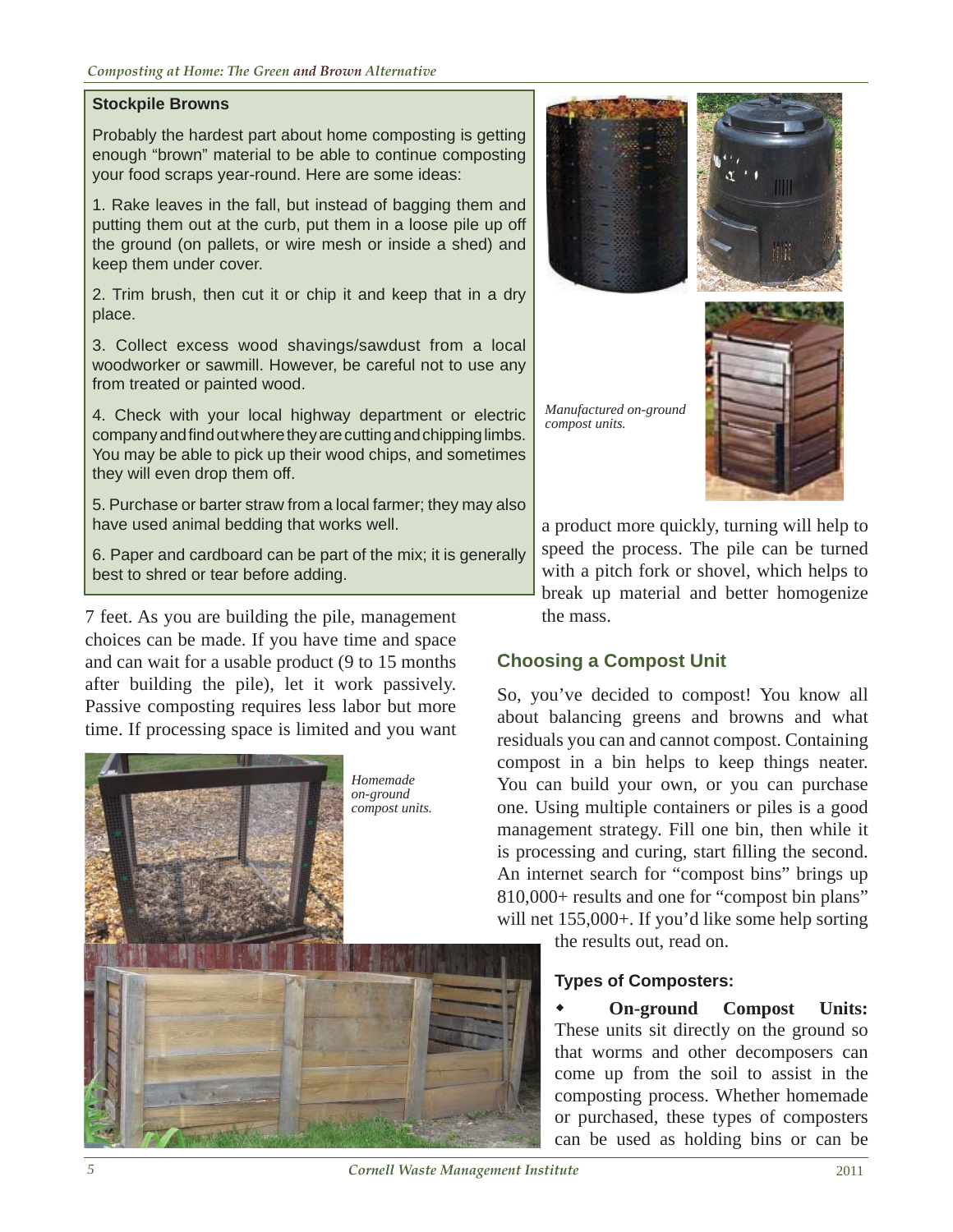#### *Composting at Home: The Green and Brown Alternative*

aerated through turning or mixing. To use an on-ground compost unit, continuously add food scraps and cover with carbon. If desired, stir the mixture with a fork or a tool specifically made for aerating compost, and cover with browns as needed. Open bins or bins with a relatively large lid are desirable for easy loading and turning. Some manufactured bins have a door at the bottom to remove finished compost. After 6 months to a year, remove the bin and harvest the finished compost at the bottom, then begin again with the mixture left at the top of the composter.

 **Rotating Drum Compost Units:** These units are off the ground on stands or bases. They are turned either with a handle or by pushing the drum. Most drums are batch compost units in which you add feedstocks as they are generated, but with each green addition, the process is interrupted, lengthening the composting time. For best results, the drum should be full to create a batch; compost activity occurs while you are filling but conditions are not optimal until it is full. To improve processing, 2 drums can be used consecutively, or a holding bin and drum can complement each other. Some are designed with side-by-side drums for this purpose. Once the drum is full, turn it as directed to mix the feedstocks until you have a finished product.



*Manufactured rotating drum compost units.*





*Homemade rotating drum compost units.*



*Manufactured continuous feed compost units.*

 **Continuous Feed Compost Units:** These composters are designed to be fed daily. Feedstocks go in one end and compost comes out the other. These include rotating drum and bin composters that are designed specially to push waste through the system, and also include indoor, electric composters.





*Manufactured worm compost unit. Indoor worm box.*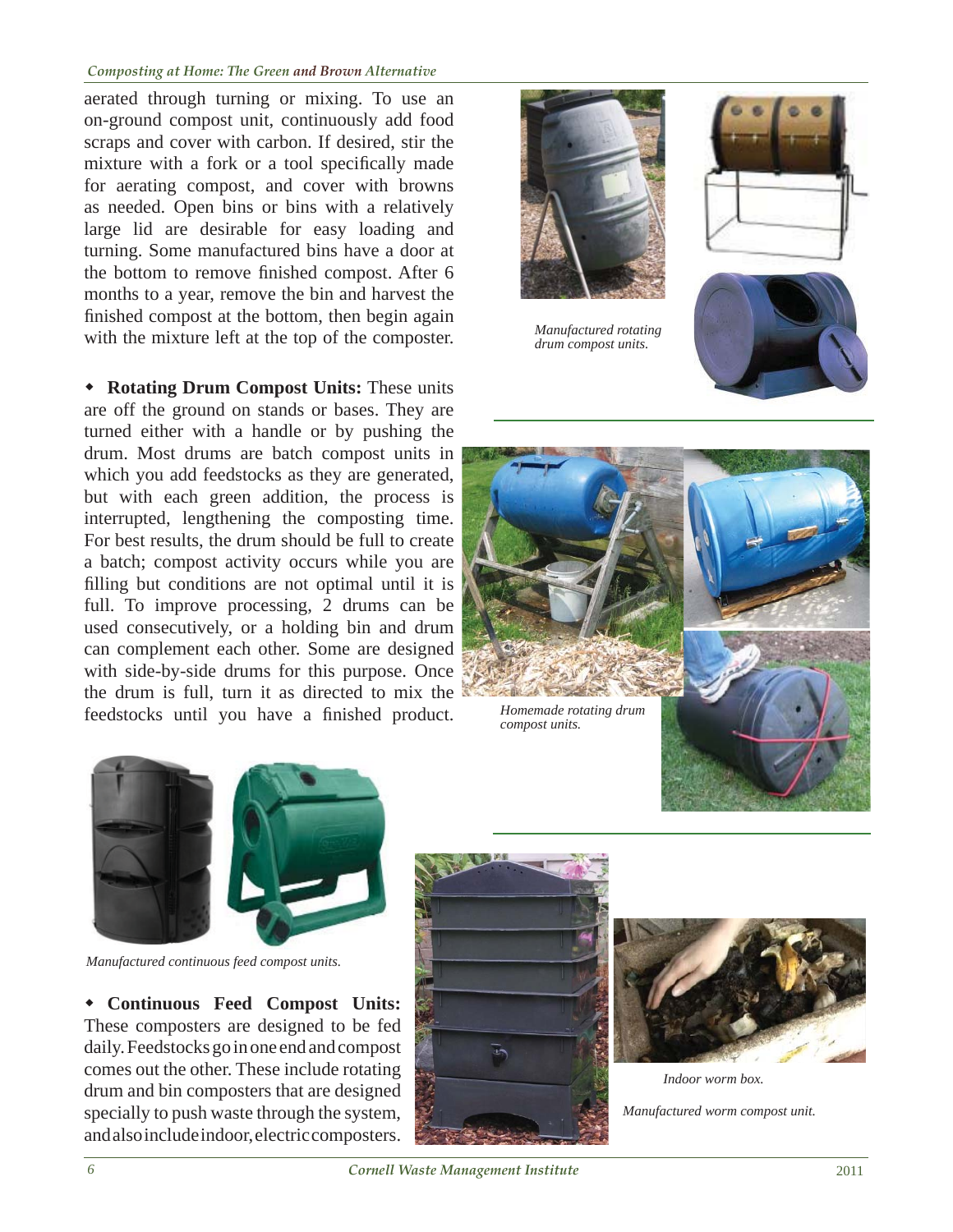**Worm Compost Units:** Worm composting utilizes worms to help process organic material and produce castings. Worm composting is often done in 24" deep beds or trays. Bins are fed from the top and worms move up to the food to process it. Because the worms are sensitive to temperature, they should be protected from high heat and freezing temperatures. The ideal temperature for composting with worms is between 59-77ºF (15- 21ºC). If it gets too hot worms will migrate to cooler areas. This method can be ideal for apartment dwellers and those with little outdoor space.

## **Companies that Offer Bulk Bin Sales**

The following companies offer programs for municipalities and non-profits interested in having bin sales or distributing bins to residents.

[• Composters.com: A Subsidiary of Green Culture Inc., Lake Forest, CA. 800-233-8438. http://www.](http://www.composters.com/docs/discount.html) composters.com/docs/discount.html. Jlorey@greenculture.com

• Covered Bridge Organic, Inc., Jefferson, OH. http://www.cboinc.com/programs.htm

• Earth Machine: http://www.earthmachine.com/municipal/index.php

• Nature's Footprint, Inc. Worm Box Composter for municipal governments and non-profit organizations: http://naturesfootprintinc.com/municipal-worm-bins

### **Plans for Compost Systems**

There are many websites where you can get plans for making your own compost unit. Your local County Cooperative Extension Service or local Solid Waste Management Department may have free plans or bins for sale. Look them up on the web or give them a call. The following websites have free plans:

Cornell Waste Management Institute has "Designs for Composting Systems" http://cwmi.css.cornell.edu/ [designscompostingsystems.pdf and "Six easy steps to setting up a worm bin" http://compost.css.cornell.](http://cwmi.css.cornell.edu/designscompostingsystems.pdf)[edu/](http://compost.css.cornell.edu/worms/steps.html) worms/steps.html.

Cornell Cooperative Extension of Tompkins County's "How To" Fact Sheets have information on home composting as well as some bin designs http://ccetompkins.org/garden/composting/how-fact-sheets.

New York City's Department of Sanitation has a website that gives information on low cost bins and how to build a bin and where to buy worms http://www.nyc.gov/html/nycwasteless/html/compost/edu\_equip.shtml

Free plans from "Do-It-Yourself" are available at http://www.free-diy-plans.com/plans-compost-bin.html.

**Decisions, Decisions....** Make sure the compost unit meets all of your needs.

# *1. What type of organic material do you want to compost?*

It is recommended that home composters limit their food scrap composting to fruits, vegetables, plant matter and paper products, as most home composting piles do not get hot enough to destroy pathogenic organisms found in meats, fats, oils and cat and dog manures. In addition to pathogens, these items can be odiferous and may attract unwanted pests. Combining yard waste with food waste is the most effective combination.

# *2. How much organic material (brown and green combined) do you have to compost?*

Determine how much you have for composting by estimating the amount of food scrap you generate. Example: how many gallon buckets do you fill each week? Remember, you will need 1 part wet (food scraps): 2-3 parts dry, (carbon) depending upon moisture. Estimate the amount of yard waste you want to compost. When you have determined how much you have to compost, find a container to match the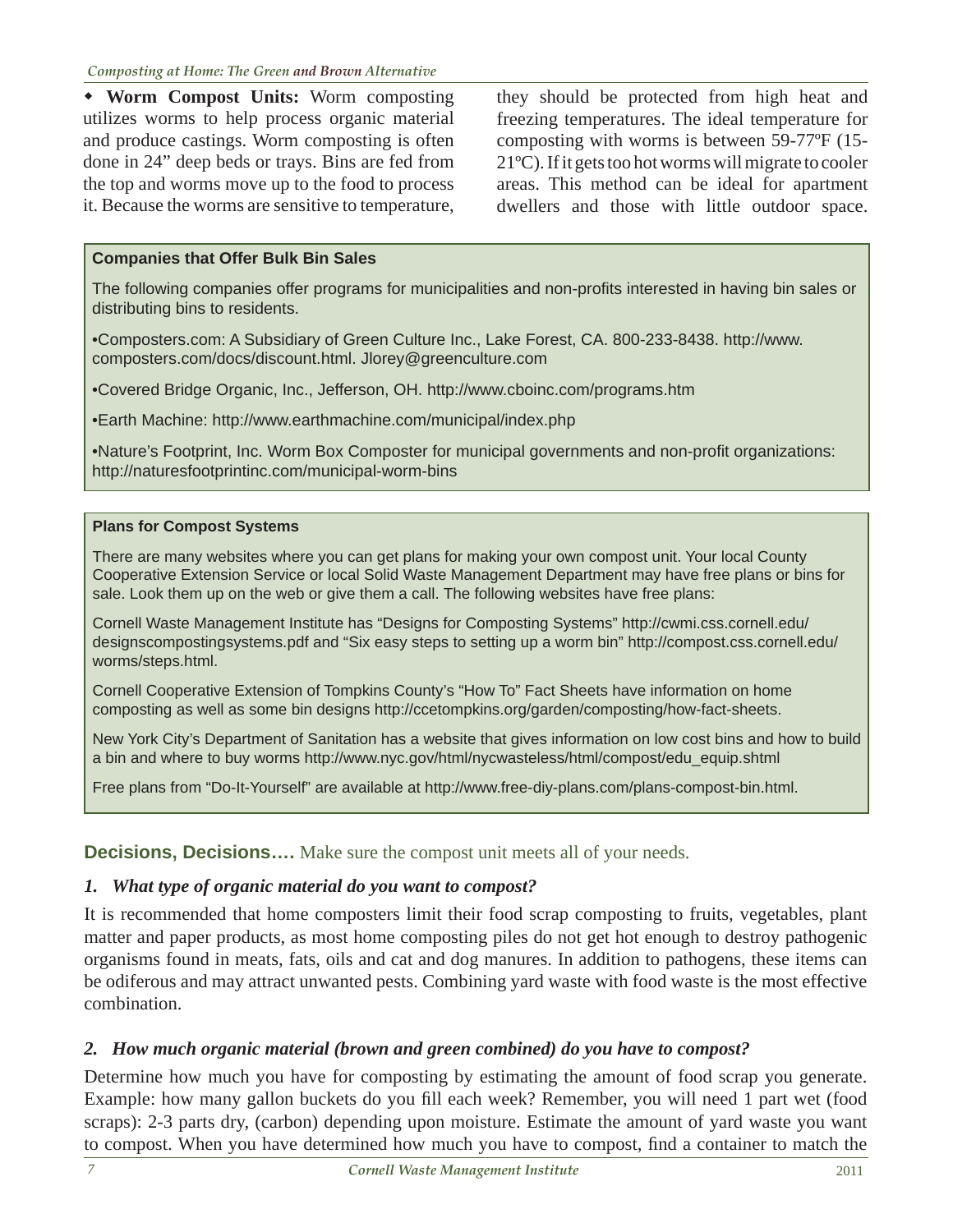volumes. For small amounts of organics, it may be more effective to use worm composting, bins in contact with soil or direct incorporation. For larger amounts you may want 1-3 bins or a multi bin unit, and compost in batches. Batches allow for use of compost at different times of year or in different seasons.

# *3. Do you have enough carbon and a place to store it?*

Carbon is essential for composting. It is the energy source for the microorganisms that process feedstock and helps to absorb moisture. In most, cases, you will need at least 1 part brown material for every part of green (food scraps, grass clippings). Collect carbon in a holding bin or bags for use when carbon is less available (see Stockpile Browns on page 5).

# *4. Where are you going to put the bin?*

If you have plenty of outdoor space, you can use any bin, but if space is limited, find one with a smaller footprint. Bins should be placed in a convenient location in sunny or shaded areas. In cities, they can be located in trash collection areas as long as they are well labeled. If you are using a bin with a lid, you will need a level area for siting, otherwise the corners of the bin are likely to be stressed and the lid will be difficult to keep in place. Lids can blow off and may need to be weighted down. Place the bin near where finished product will be used.

# *5. What is the compost bin made of and how will it look in its space?*

Some manufactured compost bins are made with 15% (or less) recycled materials while others are made from 100% recycled materials. Some are high density polyethylene, some are polypropylene and others are made from galvanized steel or wood. Most are black, green or brown. If building a compost bin, think about what materials you will use. Compost bins can be made from recycled pallets, old snow fence, used welded wire, old cinder blocks, recycled plastic barrels and many other reusable materials.

# *6. How fast can organic materials be turned into compost?*

Time in all systems depends on mixes, moisture and airflow. With well-balanced mixes, turned or unturned, compost can be produced within 6 months. Creating a good habitat for microorganisms helps the process work better. By balancing your browns and greens and checking your moisture content (see squeeze test pictures below) you can create a mixture that allows air to flow evenly through the pile. This "passive" air flow can produce the same results as turnng. Keeping that stockpile of coarse carbon on hand will help achieve this. With less optimum conditions, it will take from 6 months to a year or more to produce finished compost. With rotating drum composters, continuous composters and worm composters, finished compost can be created in a relatively short time of 6 months or less.



*Optimum moisture content for compost is 40-60%, damp enough so that a handful feels moist to the touch, but dry enough that a hard squeeze produces no more than a drop or two of liquid.*

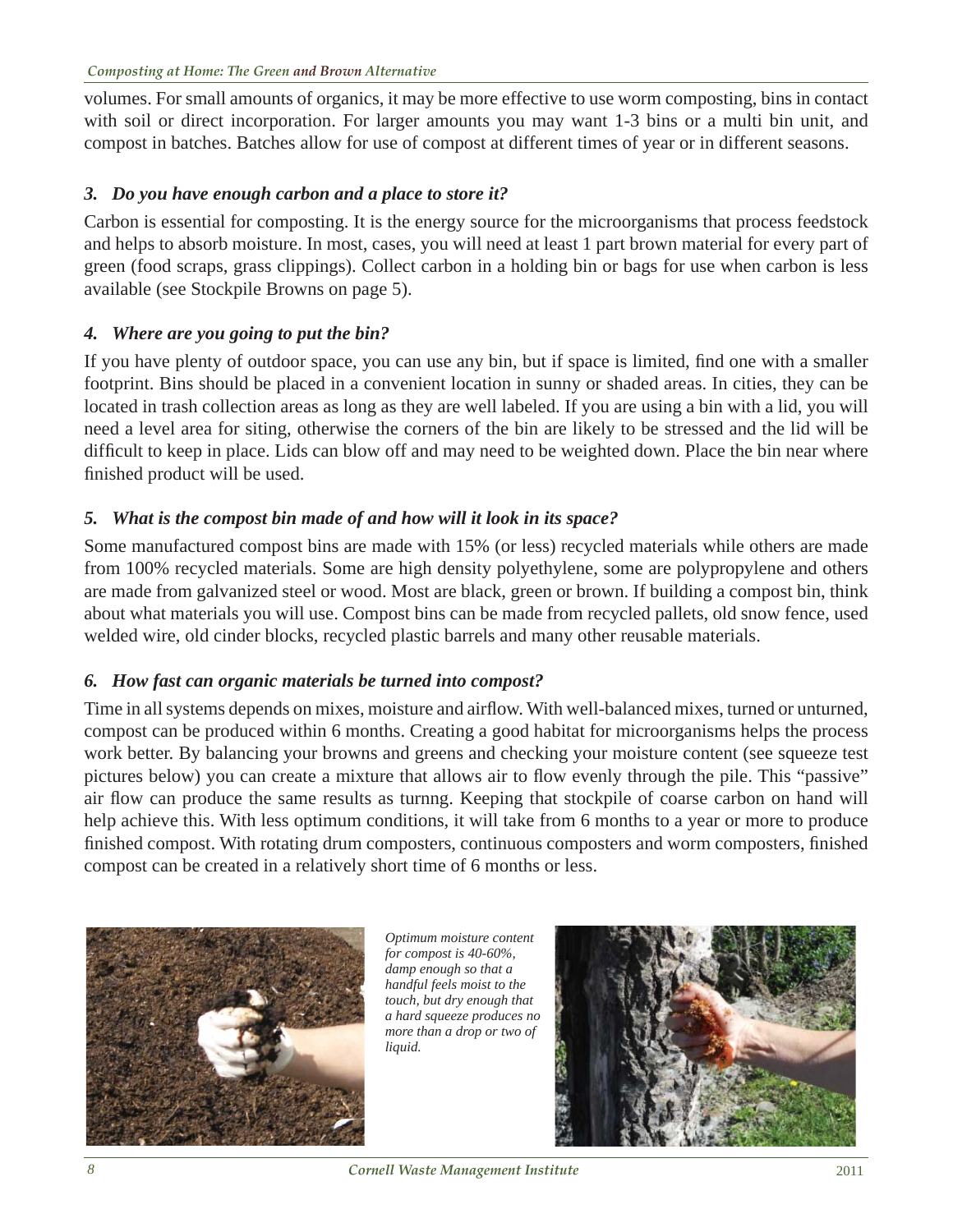# **Troubleshooting Compost Problems**

| <b>Syptom</b>                                              | <b>Problem</b>                            | <b>Solution</b>                                                                      |  |  |  |  |  |  |  |
|------------------------------------------------------------|-------------------------------------------|--------------------------------------------------------------------------------------|--|--|--|--|--|--|--|
| Pile is wet and smells like<br>a mixture of rancid butter, | Not enougth air                           | Turn pile                                                                            |  |  |  |  |  |  |  |
| vinegar and rotten eggs                                    | Or too much nitrogen                      | Mix in straw, sawdust or wood chips                                                  |  |  |  |  |  |  |  |
|                                                            | Or too wet                                | Turn pile and add straw, sawdust, or wood ship;<br>provide drainage                  |  |  |  |  |  |  |  |
| Pile does not heat up                                      | Pile is too small                         | Make pile larger or provide insulation                                               |  |  |  |  |  |  |  |
|                                                            | Or pile is too dry                        | Add water while turning                                                              |  |  |  |  |  |  |  |
| Pile is damp and sweet<br>smelling but will not heat up    | Not enough nitrogen                       | Mix in grass clippings, food scraps or other<br>sources of nitrogen                  |  |  |  |  |  |  |  |
| Pile is attracting animals                                 | Meat or dairy products have<br>been added | Keep meat and dairy products out of the pile;<br>enclose pile in 1/4" hardware cloth |  |  |  |  |  |  |  |
|                                                            | Or food scraps are not well<br>covered    | Cover food with brown materials such as, wood<br>chips or finished compost           |  |  |  |  |  |  |  |

# **Resources:**

- It's Gotten Rotten (video) http://hdl.handle.net/1813/11656
- Composting at Home: the Green and Brown Alternative http://cwmi.css.cornell.edu/compostingathome.pdf
- Composting at Home (slide show) http://compost.css.cornell.edu/homecompostingslides.pdf
- Composting: Wastes to Resources http://cwmi.css.cornell.edu/compostingwastestoresources.pdf
- Composting to Reduce the Waste Stream http://cwmi.css.cornell.edu/compostingtoreduce.pdf
- Cornell Cooperative Extension (county offices) [http://cce.cornell.edu/learnAbout/Pages/Local\\_Of](http://cce.cornell.edu/learnAbout/Pages/Local_Offices.aspx)fices.aspx
- Vermicompost: A Living Soil Amendment http://cwmi.css.cornell.edu/vermicompost.htm.

#### **Acknowledgements**

Funded in part by Cornell Cooperative Extension **Special thanks**: Gary Feinland for his part in this project John Arnot - On-ground compost bin photo Robin Hoffman - Homemade rotating dum photo Mary Schwarz - Illustrations

*Reference to any specifi c product, service, process, or method does not constitute an implied or expressed*  recommendation or endorsement of it. The Cornell Waste Mangement Institute makes no warranties or representations, *expressed or implied, as to the fi tness for particular purpose or merchantability of any product, apparatus, or service or the usefulness, completeness, or accuracy of any processes, methods or other information contained, described, or disclosed, or referred to in this fact sheet.*

> *Cornell University is an equal opportunity, affi rmative action educator and employer. © 2011 Cornell University*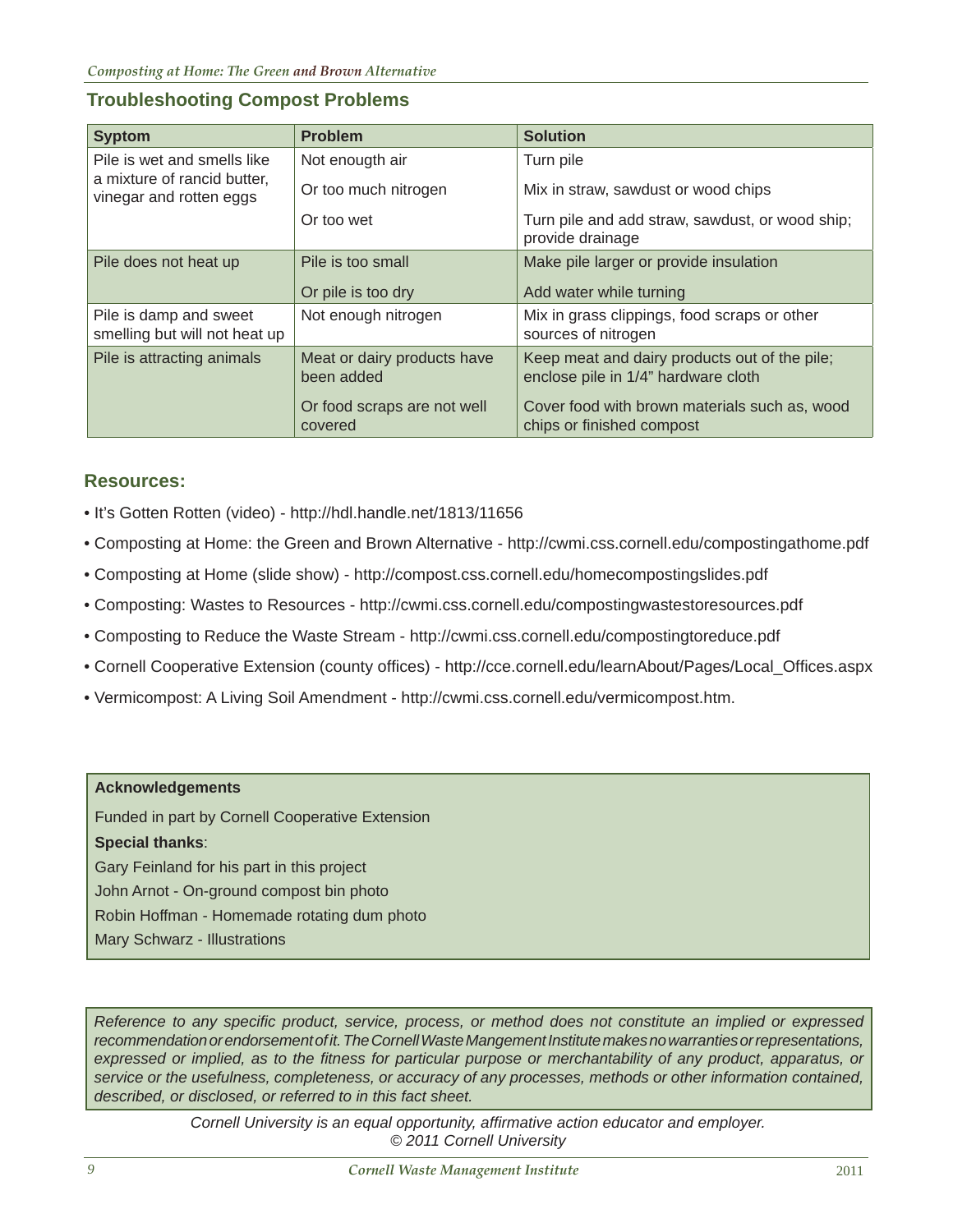| 10                                 | and may be helpful when choosing a compost unit. |                              |                             |                          |          |                          |                                    | On-Ground Compost Units (cost ranges \$30-\$270) The following table provides only a few of the many manufactured compost units available<br>Cornell Waste Management Institute does make any endorsements of these products. |
|------------------------------------|--------------------------------------------------|------------------------------|-----------------------------|--------------------------|----------|--------------------------|------------------------------------|-------------------------------------------------------------------------------------------------------------------------------------------------------------------------------------------------------------------------------|
|                                    | Name                                             | Material &                   | $\overline{a}$<br>Length    | Width                    | Height   | Weight<br>$\overline{1}$ | Capacity                           | Other Information                                                                                                                                                                                                             |
|                                    |                                                  | Recycled content             | (in)                        | (in)                     | (in)     |                          |                                    |                                                                                                                                                                                                                               |
|                                    | Biostack                                         | Polyethylene<br>60%          | 28                          | 28                       | 34       |                          | $12\text{ ft}^3$                   | Unstack to start new batch while waiting for first to<br>Stackable bin will make more batches at a time.<br>finish composting                                                                                                 |
|                                    | Compost Wizard<br>Standing Bin                   | Polyethylene                 | 25                          | 29                       | 37       |                          | $12 \text{ ft}^3$                  | Door on bottom for unloading                                                                                                                                                                                                  |
|                                    | Earth Machine                                    | 50% min<br>HDPE              | 33                          | 33                       | 33       | 15                       | $10.5 \text{ ft}^3$                | Base plate can be purchased; door on bottom for<br>unloading.                                                                                                                                                                 |
|                                    | <b>Eco Composter</b>                             | Canadian Spruce              | 26.25                       | 26.25                    | 30       | 34.5                     | 90 gal                             | Slatted box. No doors, but sides unbolt.                                                                                                                                                                                      |
|                                    | FeelGood                                         | Plastic resin                | $30\,$                      | $\mathfrak{S}0$          |          | $\overline{19}$          | gal<br>$\infty$                    | All 4 sides have sliding panels                                                                                                                                                                                               |
|                                    | Composter                                        | 100%                         |                             |                          |          |                          |                                    |                                                                                                                                                                                                                               |
| Cornell Waste Management Institute | Garden Gourmet                                   | <b>Black</b> plastic<br>100% | $\overline{24}$             | $\overline{24}$          | 36       | 29                       | $11~\mathrm{ft}^3$                 | One sliding bottom door. Additional panels can be<br>added to increase capacity.                                                                                                                                              |
|                                    | Garden Wise                                      | Polypropylene                | 28.5                        | 28.5                     | 33       |                          | $12 \text{ ft}^3$                  | 4 sliding panels for unloading.                                                                                                                                                                                               |
|                                    | Compost Bin                                      | 100%                         |                             |                          |          |                          |                                    |                                                                                                                                                                                                                               |
|                                    | GeoBin                                           | Plastic mesh                 | 36                          | 36                       | 36       | $\infty$                 | $14 \text{ bu}$                    | Adjustable "fencing" to hold feedstocks                                                                                                                                                                                       |
|                                    | Juwel Compost Bin:                               | Polypropylene                |                             |                          |          |                          |                                    | 2 side doors for removal of compost. Base plates                                                                                                                                                                              |
|                                    | AeroQuick Small                                  | up to $40\%$                 | 28.4                        | 28.4<br>31.5             | 31.5     | 289                      | $77~\mathrm{gal}$                  | included with larger models.                                                                                                                                                                                                  |
|                                    | AeroQuick Medium                                 |                              | 31.5                        |                          | $42$     |                          | $110\ \mathrm{gal}$                |                                                                                                                                                                                                                               |
|                                    | AeroQuick Large<br>AeroQuick 235                 |                              | 37<br>42                    | 37<br>42                 | 43<br>43 |                          | $187\ \mathrm{gal}$<br>हुवु<br>235 |                                                                                                                                                                                                                               |
|                                    | Soilsaver                                        | Polyethylene<br>75%          | 28                          | 28                       | 32       | 30 <sup>°</sup>          | $11.4 \text{ ft}^3$                | sliding sides for unloading and turning if desired<br>$\overline{\mathcal{C}}$                                                                                                                                                |
|                                    | WIBO Composter                                   | Polycarbonate<br>100%        | $\mathcal{S}^{\mathcal{O}}$ | $\overline{\mathcal{E}}$ | 34       | $\overline{0}$           | gal<br>110                         | All 4 sides have sliding panels.                                                                                                                                                                                              |
|                                    | Pictures?                                        |                              |                             |                          |          |                          |                                    |                                                                                                                                                                                                                               |
| 2011                               |                                                  |                              |                             |                          |          |                          |                                    |                                                                                                                                                                                                                               |

| On-Ground Compost Units (cost ranges \$30-\$270) The following table provides only a few of the many manufactured compost units availation-<br>ost unit. Cornell Waste Management Institute does make any endorsements of these products.<br>and may be helpful when choosing a con | Other Informat<br>Weight   C<br>$\overline{a}$<br>Width Height W<br>ؘؚؚۣ<br>$\ddot{\cdot}$<br>$\Delta n$ nt<br>$\ddot{\bm{z}}$<br>ecvcled conte |
|-------------------------------------------------------------------------------------------------------------------------------------------------------------------------------------------------------------------------------------------------------------------------------------|-------------------------------------------------------------------------------------------------------------------------------------------------|
|-------------------------------------------------------------------------------------------------------------------------------------------------------------------------------------------------------------------------------------------------------------------------------------|-------------------------------------------------------------------------------------------------------------------------------------------------|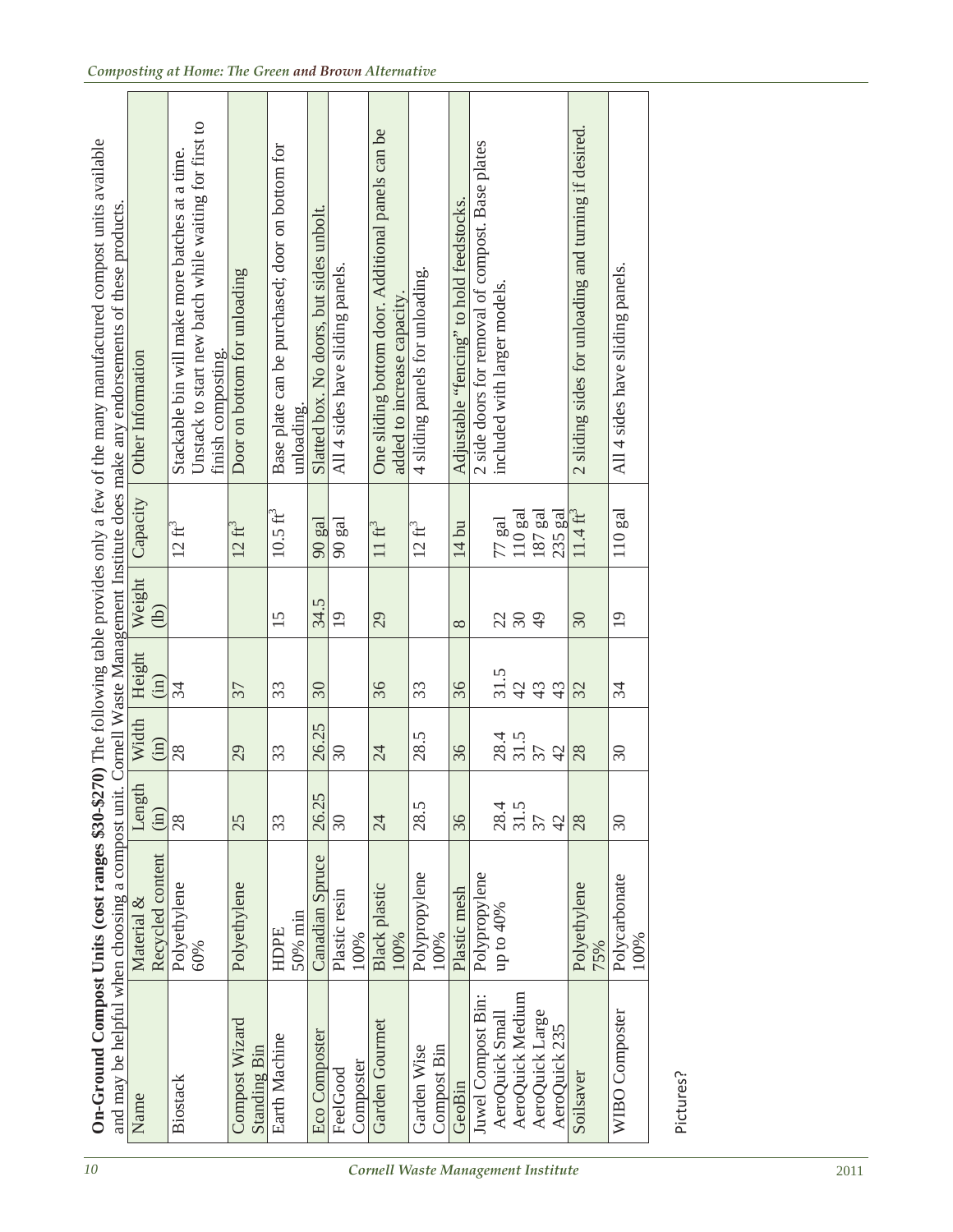| $\mathcal{I}$                      | Rotating Drum Compost Units (cost ranges \$7    |                                      |                        |                |              |                |                                        | available and may be helpful when choosing a compost unit. Cornell Waste Management Institute does make any endorsement of these products<br>0-\$500) The following table provides only a few of the many manufactured compost units |
|------------------------------------|-------------------------------------------------|--------------------------------------|------------------------|----------------|--------------|----------------|----------------------------------------|--------------------------------------------------------------------------------------------------------------------------------------------------------------------------------------------------------------------------------------|
|                                    | Name                                            | Material &                           | Length                 | Width          | Height       | Weight         | Capacity                               | Other Information                                                                                                                                                                                                                    |
|                                    |                                                 | Recycled content                     | (in)                   | (in)           | (in)         | $\overline{1}$ |                                        |                                                                                                                                                                                                                                      |
|                                    | <b>Black and Blue</b>                           | Plastic - 99%                        |                        |                |              |                | $7 \text{ ft}^3$                       | Wheeled base for turning and twist lid.                                                                                                                                                                                              |
|                                    | Compost Wizard, Jr.<br>Compost Wizard<br>Hybrid | Resin - 100%                         | 25                     | 29             | 37           | 27             | $7 \text{ ft}^3$                       | 2 models; the Hybrid base is a 47 gal rain barrel so<br>compost tea is combined with rain water.                                                                                                                                     |
|                                    | ComposTumbler<br><b>BackPorch</b>               | HDPE                                 | $\overline{31}$        |                | 37           |                | $5\,\mathrm{ft}^3$                     |                                                                                                                                                                                                                                      |
|                                    | Compact                                         | Galvanized metal                     | $\overline{4}$         | 8.89           | $43$         |                | $12~\mathrm{ft}^3$                     |                                                                                                                                                                                                                                      |
|                                    | ComposTumbler2<br>Original                      | Galvanized metal<br>Galvanized metal | $\overline{50}$        | $\Theta$       | $68\,$<br>68 |                | $22 \, \rm{ft}^3$<br>$22 \text{ ft}^3$ |                                                                                                                                                                                                                                      |
| Cornell Waste Management Institute | Envirocycle                                     | Plastic<br>50%                       | S.<br>$50\overline{)}$ | $\Omega$       | 25.5         |                | $7 \text{ ft}^3$                       |                                                                                                                                                                                                                                      |
|                                    | Joracomposter                                   |                                      |                        |                |              |                |                                        |                                                                                                                                                                                                                                      |
|                                    | <b>JK125</b><br><b>JK270</b>                    | Galvanized steel<br>Galvanized steel | 36<br>$\ddot{4}$       | 28<br>27       | 52<br>33     | 22             | 33 gal<br>$70$ gal                     |                                                                                                                                                                                                                                      |
|                                    | Mantis ComposT-Twin                             |                                      | 65                     | $\overline{4}$ | 66           |                | $25 \text{ ft}^3$                      | 2-12.5 ft' compartments for continuous composting.                                                                                                                                                                                   |
|                                    | Suncast Tumbling                                | Resin composter                      | $\overline{4}$         | 31.5           | 42.5         |                | $6.5 \text{ ft}^3$                     |                                                                                                                                                                                                                                      |
|                                    | Composter                                       | galvanized steel<br>frame            |                        |                |              |                |                                        |                                                                                                                                                                                                                                      |
|                                    | Tumbleweed Compost<br>Maker                     | polypropylene<br>UV protected        | 34                     | 26             | 46           | 22             | $60~\mathrm{gal}$                      | Vertical tumbler on stand                                                                                                                                                                                                            |
|                                    |                                                 |                                      |                        |                |              |                |                                        |                                                                                                                                                                                                                                      |
| 2011                               |                                                 |                                      |                        |                |              |                |                                        |                                                                                                                                                                                                                                      |